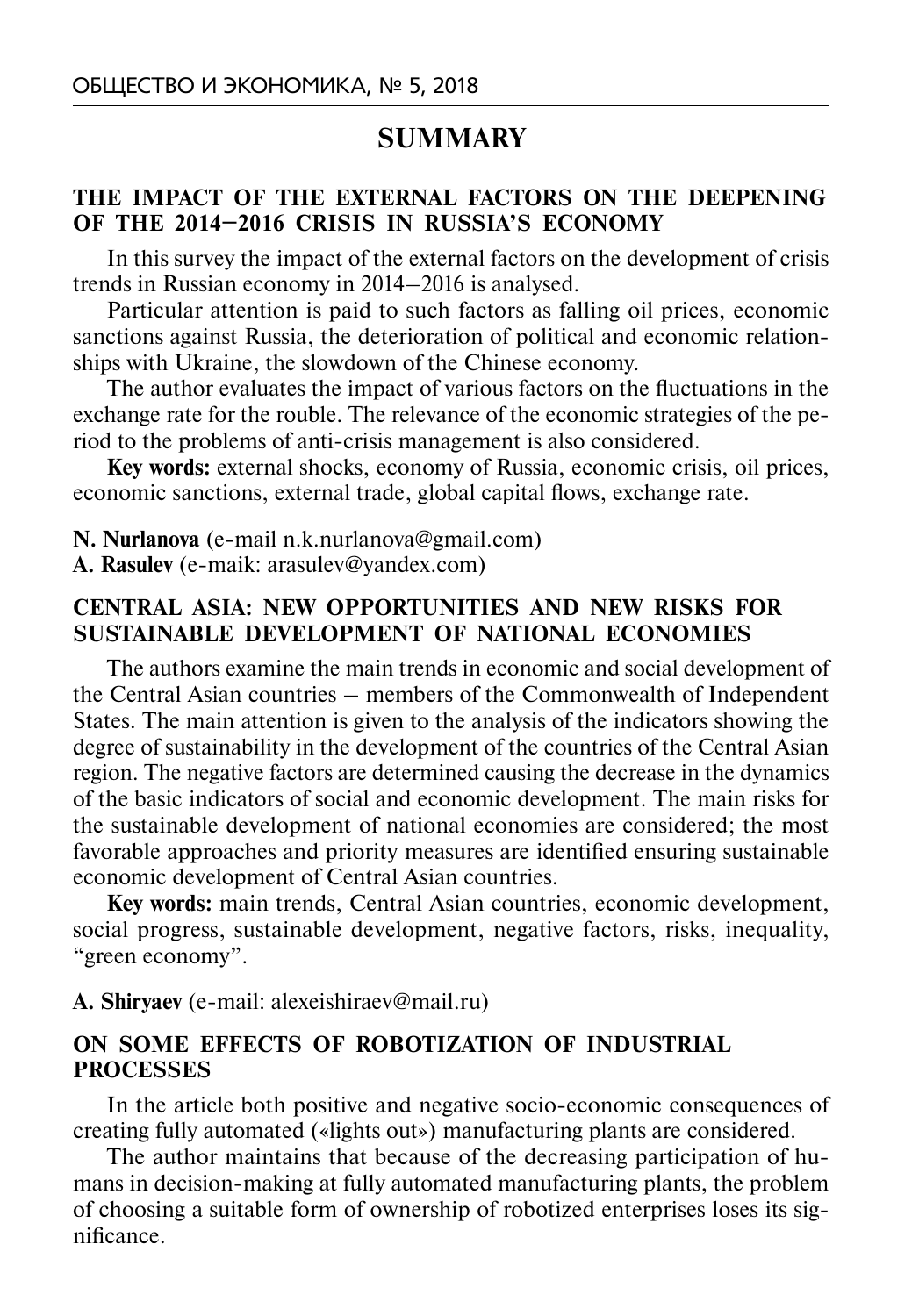**Key words:** robotization of industrial processes, automated manufacturing, forms of ownership.

#### **I. Medvedev** (е-mail: ilya13092@yandex.ru)

#### **PARALLEL IMPORT INTO THE EAEU**

The article is dedicated to the consideration and minimization of risks connected with the introduction of parallel import into the EAEU.

The author comes to the conclusion that the EAEU is not ready to introduce the parallel import of consumer commodities; he also reveals the need to work out special measures aimed at the development of judicial practice, at dealing with independent importers and applicable to certain categories of goods.

Taking into account the specifics of civil aircraft manufacturing, the author suggests using this industry as a testing ground for the procedures to be developed.

**Key words:** рarallel import, Eurasian Economic Union, aircraft industry, pharmaceutical industry, trade policy.

**A. Pylin** (e-mail: artem-pylin@yandex.ru)

## **THE PROBLEMS OF GEORGIA'S ECONOMY AND THE PROSPECTS FOR ITS MODERNIZATION IN THE CONTEXT OF EURO-ATLANTIC INTEGRATION**

For a quarter of a century of independence, large-scale liberal reforms carried out in Georgia, allowed to build the most open economy with the best conditions for doing business within the post-Soviet space.

By attracting investment in transport infrastructure Georgia succeeded in making use of its favorable location at the junction of Europe and Asia

However, large-scale deindustrialization led to negative social consequences: mass poverty and emigration of the population. A more sustainable and balanced development requires gradual diversification of the Georgian economy as well as support for its real sector.

**Key words:** Georgia, the European Union, Euro-Atlantic integration, transformation, modernization, economic growth, poverty, population migration, external development factors.

**E. Popov** (e-mail: epopov@mail.ru) **А. Veretennikova** (e-mail: vay\_uiec@mail.ru) **K. Kozinskaya** (e-mail: ksush1@yandex.ru)

## **INSTITUTIONAL ENVIRONMENT OF SOCIAL ENTREPRENEURSHIP THROUGHOUT THE WORLD**

In this paper the institutions and indices characterizing the institutional environment of social entrepreneurship are identified using the data contained